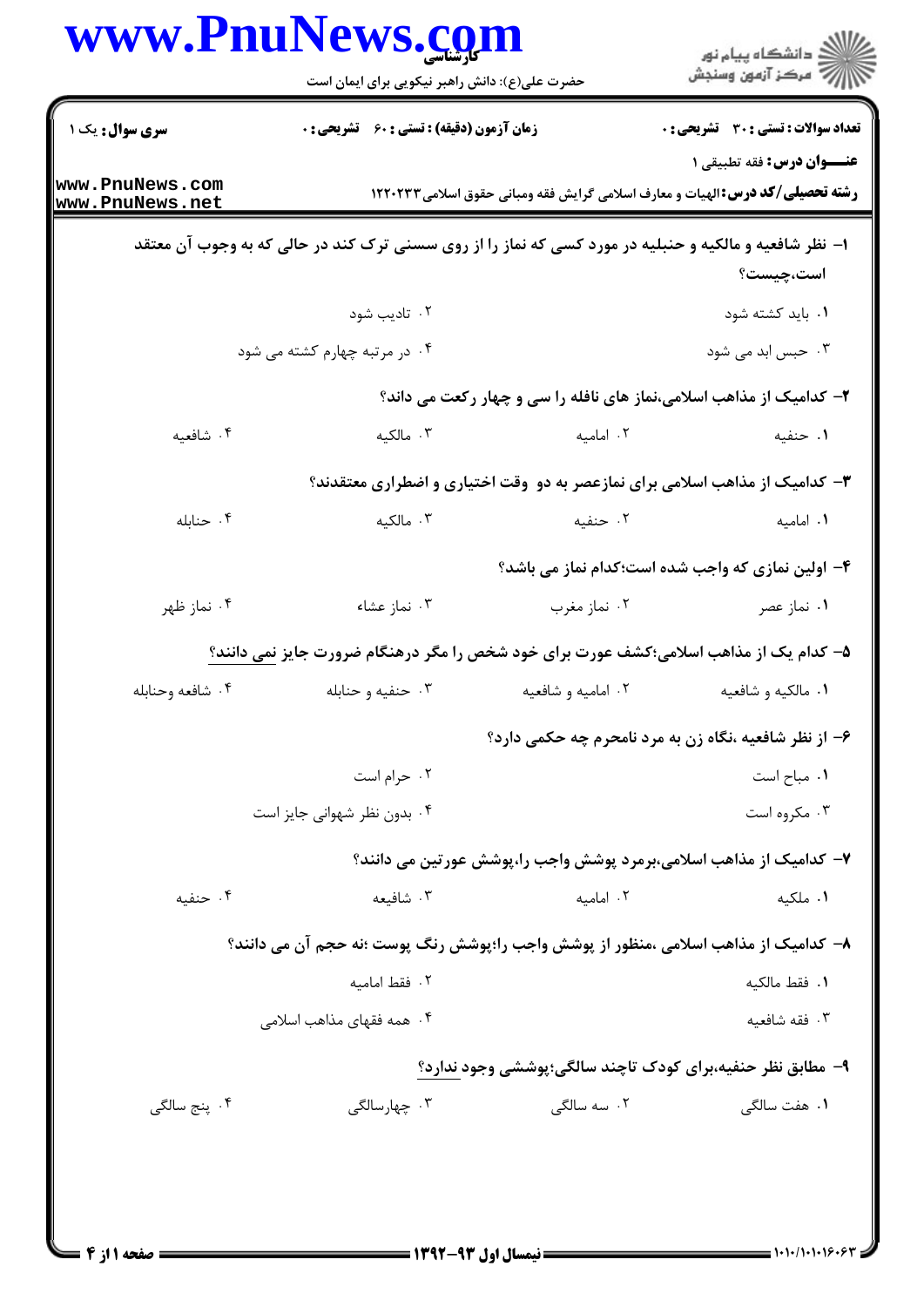|                                    | www.PnuNews.com<br>حضرت علی(ع): دانش راهبر نیکویی برای ایمان است                                          |                                                                   | ر<br>دانشڪاه پيام نور)<br>اڳ مرڪز آزمون وسنڊش                                        |
|------------------------------------|-----------------------------------------------------------------------------------------------------------|-------------------------------------------------------------------|--------------------------------------------------------------------------------------|
| <b>سری سوال : ۱ یک</b>             | زمان آزمون (دقیقه) : تستی : 60 ٪ تشریحی : 0                                                               |                                                                   | <b>تعداد سوالات : تستي : 30 ٪ تشريحي : 0</b>                                         |
|                                    |                                                                                                           |                                                                   | <b>عنــوان درس:</b> فقه تطبيقي 1                                                     |
| www.PnuNews.com<br>www.PnuNews.net |                                                                                                           |                                                                   | <b>رشته تحصیلی/کد درس:</b> الهیات و معارف اسلامی گرایش فقه ومبانی حقوق اسلامی۱۲۲۰۲۳۳ |
|                                    |                                                                                                           |                                                                   | ∙۱- نظر همه مذاهب اسلامی در مورد پوشیدن لباس ابریشمی و طلا برای مردان چیست؟          |
|                                    | ۰۲ درحال نماز اشکالی ندارد                                                                                |                                                                   | ۰۱ درخارج از نماز اشکالی ندارد                                                       |
|                                    | ۰۴ درحال نماز و خارج از نماز حرام است                                                                     |                                                                   | ۰۳ فقط در حال نماز حرام است                                                          |
|                                    | 11- نظر حنفیه و شافعیه در مورد نمازگزاری که لباس او منحصر به پیراهنی نجس باشد و نجاست آن معفو نباشد چیست؟ |                                                                   |                                                                                      |
|                                    |                                                                                                           |                                                                   | ۰۱ با پیراهن نجس نماز می خواند و اعاده لازم نیست                                     |
|                                    |                                                                                                           |                                                                   | ۰۲ باپیراهن نجس نماز می خواند و اعاده لازم است                                       |
|                                    |                                                                                                           |                                                                   | ۰۳ عریان نماز می گذارد و با لباس نجس جایز نیست                                       |
|                                    |                                                                                                           | ۰۴ مختار است که با پیراهن نجس نماز گذارد یا عریان نماز بخواند     |                                                                                      |
|                                    |                                                                                                           |                                                                   | ۱۲–  کدامیک از مذاهب معتقدند نماز در مکان غصبی، موجب بطلان نماز می باشد؟             |
|                                    | ٠٢ فقط شافعيه                                                                                             |                                                                   | ۰۱ امامیه                                                                            |
|                                    | ۰۴ همه مذاهب اهل سنت                                                                                      |                                                                   | ٠٣ فقط حنابله                                                                        |
|                                    | ۱۳– کدامیک از مذاهب اسلامی؛درصحت نماز شرط دانسته اند که مکان نماز گزار در غیر موارد ضرورت باید ثابت باشد؟ |                                                                   |                                                                                      |
| ۰۴ حنفیه و حنابله                  | ۰۳ مالکيه واماميه                                                                                         | ٠٢ حنفيه واماميه                                                  | ٠١ اماميه و شافعيه                                                                   |
|                                    |                                                                                                           |                                                                   | ۱۴- نظر امامیه درمورد آنچه که می توان بر آن سجده کرد چیست؟                           |
|                                    |                                                                                                           | ۰۱ بر پشم و پنبه و معادن و آنچه که بر آب می روید می توان سجده کرد |                                                                                      |
|                                    | ۰۲ سجده باید بر زمین یا آنچه از زمین می روید از چیزهایی که خورده و پوشیده نمی شود انجام شود               |                                                                   |                                                                                      |
|                                    |                                                                                                           |                                                                   | ۰۳ سجده به دنباله پا پیچ های عمامه جایز است                                          |
|                                    |                                                                                                           |                                                                   | ۰۴ سجده بر کف دستها جایز است                                                         |
|                                    |                                                                                                           |                                                                   | ۱۵– اوقات نماز در چه سالی برای مسلمانان تشریع گردید؟                                 |
| ۰۴ سال دوم هجرت                    | ۰۳ سال دهم بعثت                                                                                           | ۰۲ سال دوازدهم بعثت                                               | ٠١ سال اول هجرت                                                                      |
|                                    |                                                                                                           |                                                                   | ۱۶– در مورد شرایط اذان؛کدام مورد در بین مذاهب اختلاف نظر وجود دارد؟                  |
|                                    | ۰۲ موذن مسلمان و عاقل باشد                                                                                |                                                                   | ٠١. موالات بين كلمات اذان                                                            |
|                                    | ۰۴ نیت در اذان                                                                                            |                                                                   | ۰۳ عدم شرط بودن طهارت در اذان                                                        |
|                                    |                                                                                                           |                                                                   | ۱۷– کدام یک از مذاهب در تکبیره الاحرام،الله الاعظم را جایز می دانند؟                 |
| ۰۴ حنابله                          | ۰۳ مالکیه                                                                                                 | ۰۲ امامیه                                                         | ۰۱ حنفیه                                                                             |

 $= 1.1.11.119.8$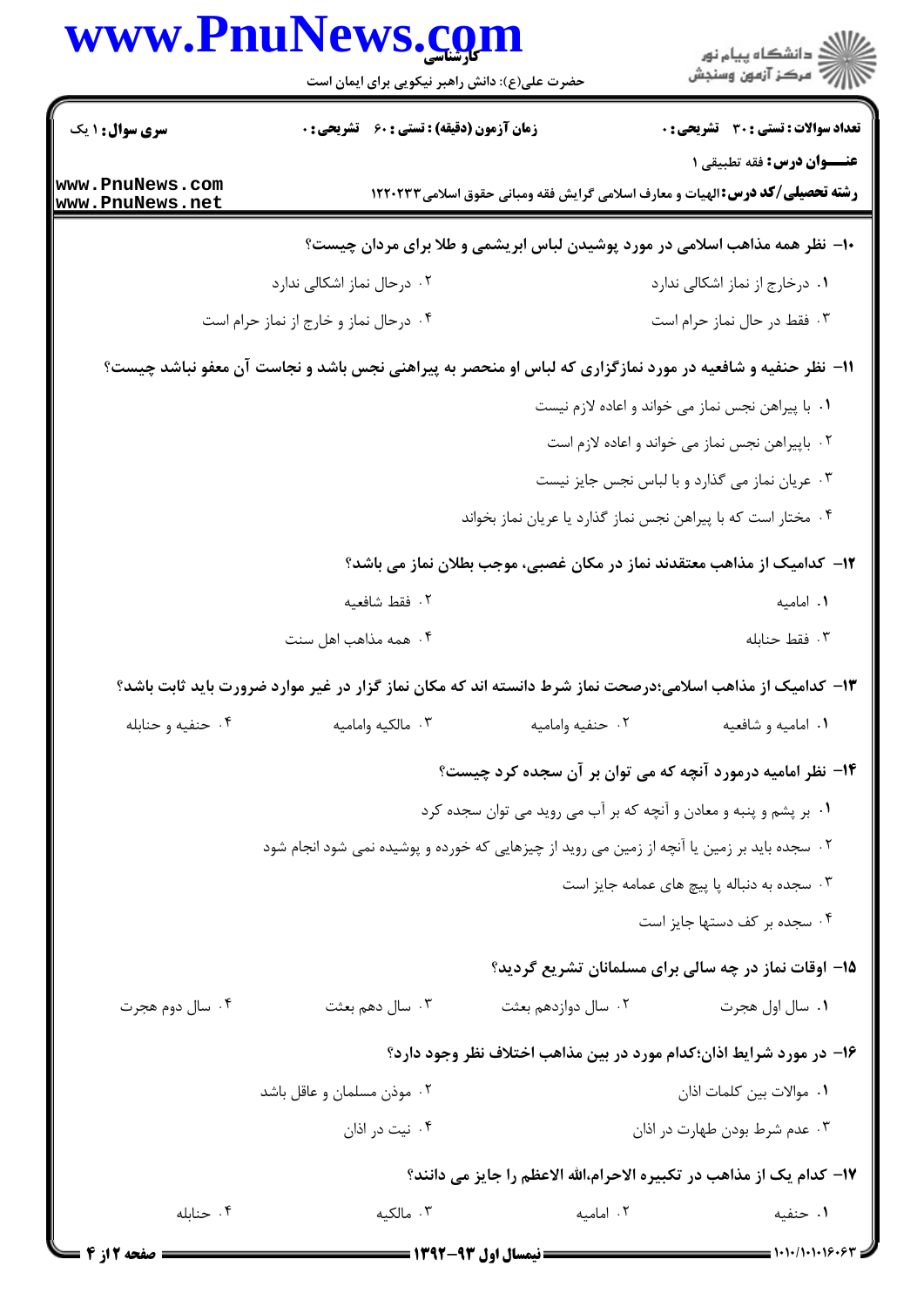|                                                                                               | www.PnuNews.com<br>حضرت علی(ع): دانش راهبر نیکویی برای ایمان است                                        |                             | ڪ دانشڪاه پيام نور<br>7ء مرڪز آزمون وسنڊش                                                                                 |  |
|-----------------------------------------------------------------------------------------------|---------------------------------------------------------------------------------------------------------|-----------------------------|---------------------------------------------------------------------------------------------------------------------------|--|
| <b>سری سوال : ۱ یک</b>                                                                        | <b>زمان آزمون (دقیقه) : تستی : 60 ٪ تشریحی : 0</b>                                                      |                             | تعداد سوالات : تستى : 30 - تشريحي : 0                                                                                     |  |
| www.PnuNews.com<br>www.PnuNews.net                                                            |                                                                                                         |                             | <b>عنــوان درس:</b> فقه تطبیقی ۱<br><b>رشته تحصیلی/کد درس: ا</b> لهیات و معارف اسلامی گرایش فقه ومبانی حقوق اسلامی1۲۲۰۲۳۳ |  |
| ۱۸– نظر مذهب اسلامی بجز حنفیه در مورد کسی که از نماز گذاردن در حال نشستن نیز ناتوان است؛چیست؟ |                                                                                                         |                             |                                                                                                                           |  |
|                                                                                               |                                                                                                         |                             | ۰۱ به پشت می خوابد درحالی که پاهایش به سمت قبله است                                                                       |  |
|                                                                                               |                                                                                                         |                             | ۰۲ باید به چیزی تکیه دهد و نماز را به سمت قبله بخواند                                                                     |  |
|                                                                                               |                                                                                                         |                             | ۰۳ خوابیده به سمت راست،نماز بخوانددر حالی که ارکان بدنش به سمت قبله باشد                                                  |  |
|                                                                                               |                                                                                                         |                             | ۰۴ خوابیده به سمت چپ،نماز بخوانددر حالی که ارکان بدنش به سمت قبله باشد                                                    |  |
|                                                                                               |                                                                                                         |                             | ۱۹- کدامیک از مذاهب؛ درهنگام رکوع ؛طمانینه و آرامش را واجب می دانند؟                                                      |  |
|                                                                                               | ٠٢ فقط شافعيه                                                                                           |                             | ٠١ فقط حنفيه                                                                                                              |  |
|                                                                                               | ۰۴ همه مذاهب بجز حنفيه                                                                                  |                             | ٠٣ فقط حنابله                                                                                                             |  |
|                                                                                               |                                                                                                         |                             | ۲۰- مطابق نظر امامیه، به کدامیک از شک های زیر باید اعتنا کرد؟                                                             |  |
|                                                                                               |                                                                                                         |                             | ۰۱ شک امام در صورتی که ماموم شکی نداشته باشد                                                                              |  |
|                                                                                               |                                                                                                         |                             | ۰۲ شک ماموم در مورد عدد رکعات نماز در صورتیکه امام شکی نداشته باشد                                                        |  |
|                                                                                               |                                                                                                         |                             | ۰۳ شک کثیر الشک                                                                                                           |  |
|                                                                                               |                                                                                                         |                             | ۰۴ شک در مورد جزئی از نماز پیش از آنکه وارد جزئی دیگر شود                                                                 |  |
|                                                                                               |                                                                                                         |                             | <b>۲۱</b> - کدامیک از مذاهب،در وجوب نماز جمعه؛ وجود سلطان یا نائب او را شرط می دانند؟                                     |  |
| ۰۴ فقط حنبليه                                                                                 | ۰۳ فقط شافعیه                                                                                           | ۰۲ شافعیه و مالکیه          | ۰۱ حنفیه و امامیه                                                                                                         |  |
|                                                                                               | ۲۲– امامیه و شافعیه، خواندن کدامیک از سوره های بعد از سوره حمد را در دو رکعت نماز جمعه مستحب می دانند؟  |                             |                                                                                                                           |  |
| ۰۲ رکعت اول سوره توحید و رکعت دوم سوره جمعه                                                   |                                                                                                         |                             | ۰۱ رکعت اول سوره جمعه و رکعت دوم سوره غاشیه                                                                               |  |
|                                                                                               | ۰۴ رکعت اول سوره منافقین و رکعت دوم سوره توحید                                                          |                             | ۰۳ رکعت اول سوره جمعه و رکعت دوم سوره منافقین                                                                             |  |
|                                                                                               |                                                                                                         |                             | ۲۳– کدامیک از مذاهب ،نماز آیات را برای هر مکلفی واجب عینی می داند؟                                                        |  |
| ۰۴ حنبليه                                                                                     | ۰۳ مالکیه                                                                                               | ٢. شافعيه                   | ٠١. اماميه                                                                                                                |  |
|                                                                                               | <b>۲۴</b> – کدامیک از مذاهب،وقت نماز آیات رااز بالا آمدن خورشید به اندازه یک نیزه تا هنگام ظهر می داند؟ |                             |                                                                                                                           |  |
| ۰۴ حنبليه                                                                                     | ۰۳ مالکیه                                                                                               | ۰۲ شافعیه                   | ۰۱ حنفیه                                                                                                                  |  |
|                                                                                               |                                                                                                         |                             | ۲۵- نظر مذاهب چهارگانه اهل سنت در مورد نیابت در نماز و روزه چیست؟                                                         |  |
|                                                                                               | ۰۲ نیابت از مردگان فقط در روزه جایز است                                                                 | ۰۱ نیابت از مردگان جایز است |                                                                                                                           |  |
|                                                                                               | ۰۴ نیابت از زندگان جایز است                                                                             |                             | ۰۳ نیابت از مرده جایز نمی باشد                                                                                            |  |
| <b>صفحه 3 از 4 =</b>                                                                          | <b>==</b> نیمسال اول ۹۳-۱۳۹۲ <del>---------</del>                                                       |                             |                                                                                                                           |  |